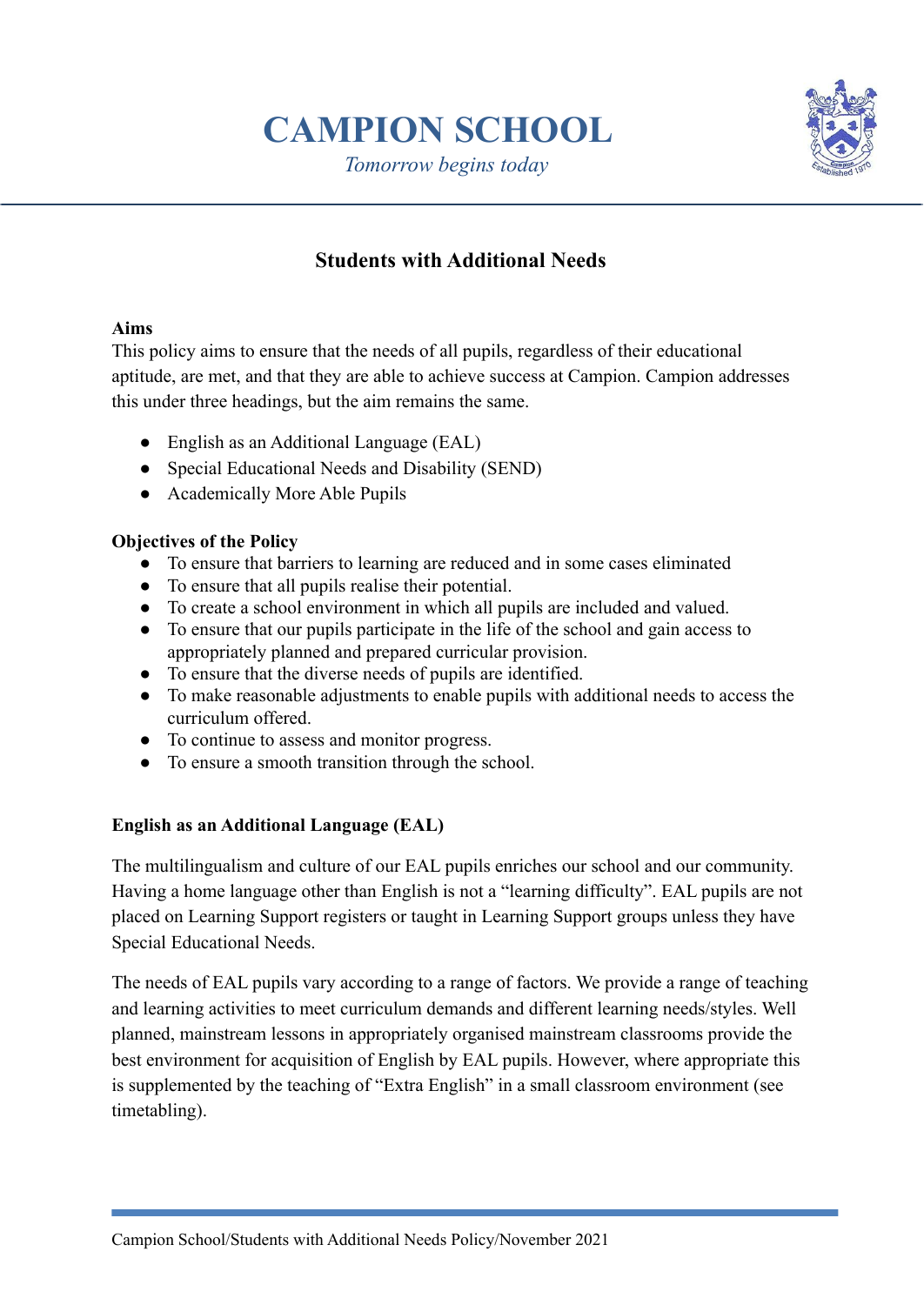## **Special Educational Needs and Disability (SEND)**

A pupil has SEND if they have a learning difficulty, mental health needs, or disability which calls for special educational provision to be made for them. They have a learning difficulty or disability if they have:

- A significantly greater difficulty in learning than the majority of others of the same age, or
- A disability which prevents or hinders them from making use of facilities of a kind generally provided for others of the same age

Special educational provision is educational provision that is in addition to, or different from, that made generally for other children of the same age.

The policies and practices of Campion School generally follow the English national curriculum. We follow the UK Special [educational](https://assets.publishing.service.gov.uk/government/uploads/system/uploads/attachment_data/file/398815/SEND_Code_of_Practice_January_2015.pdf) needs and disability code of practice as far as is appropriate within the context of the school.

## **Identifying pupils with SEND and assessing their needs**

We will assess each pupil's current skills and levels of attainment on entry, which will build on previous settings and Key Stages, where appropriate. Class teachers will make regular assessments of progress for all pupils and identify those whose progress:

- Is significantly slower than that of their peers starting from the same baseline
- Fails to match or better the child's previous rate of progress
- Fails to close the attainment gap between the child and their peers
- Widens the attainment gap

This may include progress in areas other than attainment, for example, social needs. Slow progress and low attainment will not automatically mean a pupil is recorded as having SEND. When deciding whether special educational provision is required, we will start by identifying the desired outcomes, including the expected progress and attainment, and consider the views and the wishes of the pupil and their parents.

## **Consulting and involving pupils and parents**

The appropriate member of staff (e.g. class teacher / Year tutor) will have an early discussion with the pupil and their parents when identifying whether they need special educational provision. These conversations will make sure that:

- Everyone develops a good understanding of the pupil's areas of strength and difficulty
- We take into account the parents' concerns
- Everyone understands the agreed outcomes sought for the child
- Everyone is clear on what the next steps are.

We will formally notify parents when it is decided that a pupil will receive SEND support.

Campion believes in a whole-school approach to Special Educational Needs. Pupils' needs are addressed within mainstream lessons, within the existing curriculum framework as far as possible. The school provides some Learning Support lessons for pupils requiring additional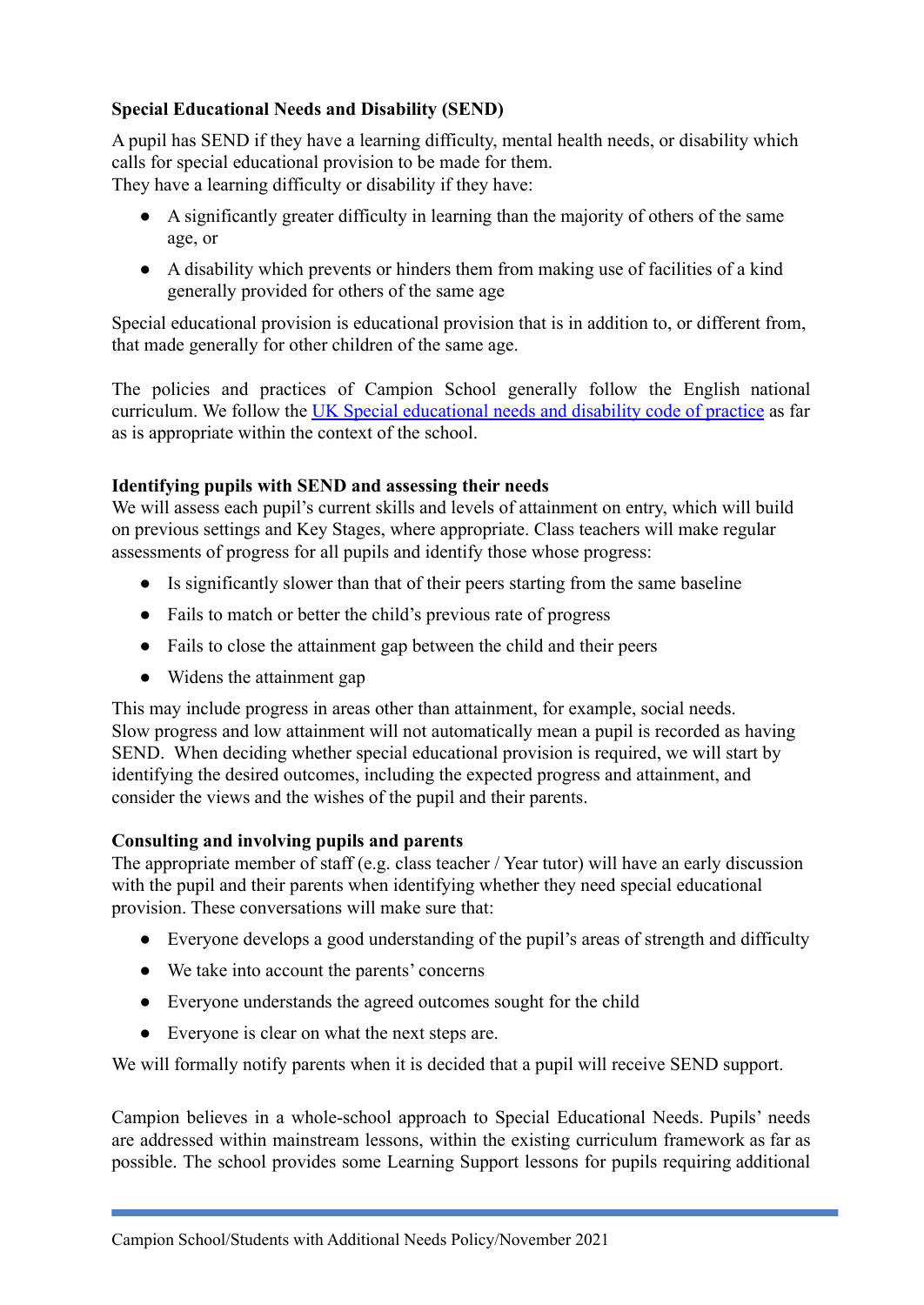support. We aim to build on pupils' strengths whilst supporting them in areas of weakness. The school believes that working in partnership with parents in the management of Special Educational Needs is essential.

We recognise that the school is a small, English-speaking school in Greece. The support systems offered by the state are not always relevant/available to the needs of our pupils. We use private support systems when necessary. The school keeps a list of suitably qualified professionals, who are able to offer support. The cost of external support is the sole responsibility of the parent.

#### **Admissions Arrangements**

As identified in our Admissions Policy, a child who has previously been educated in a language other than English will be tested for their English aptitude.

In order to inform the decision of whether or not to admit a child with SEND, relevant assessment reports from specialists may be requested. These reports must not go back further than 2 years prior to the date of application for admission. In addition, the school may request assessment by the Learning Support Coordinator / Educational Psychologist prior to admission.

The school will accept a pupil if it is felt that the school can meet the pupil's needs within the existing curriculum framework and that an acceptable level of learning can be achieved, without causing problems to the learning of other pupils within the class.

The Headmaster reserves the right to review the continued registration of any child whose circumstances change significantly during their time at school. The Headmaster may also review a child's continuing registration in the school where it becomes apparent that not all relevant information was made available to the school at the time of admission.

The school may also accept a child for a defined period of time, for example, during the Early Years Foundation Stage, where a child's needs may be more easily incorporated within the class structure. Continuation after this period will be at the discretion of the school.

#### **Senior School – Transfer**

In the Senior School the Learning Support Coordinator is responsible for coordinating assessment and provision for children with SEND.

The Year Tutor for Year 7 is informed of pupils requiring learning support in Year 7 and of their language preferences before Easter (of Year 6).

A meeting with the two Learning Support coordinators, the Year Tutor for Year 7 and the Year 6 Class Teachers takes place before the end of the school year to discuss the pupils with Special Educational Needs in Year 6. Transfer reports are completed which state strengths and weaknesses and list accommodations which have proved useful in the Junior School. All past reports, assessments and copies of Learning Support forms are passed on in the pupil files.

At the beginning of the new school year the Senior School Learning Support coordinator informs the relevant teaching staff of the needs of transferring pupils and of new pupils with Special Educational Needs.

The Learning Support classroom (B21) has been designated for teaching small groups and has appropriate resources for teaching across the curriculum. However, due to Covid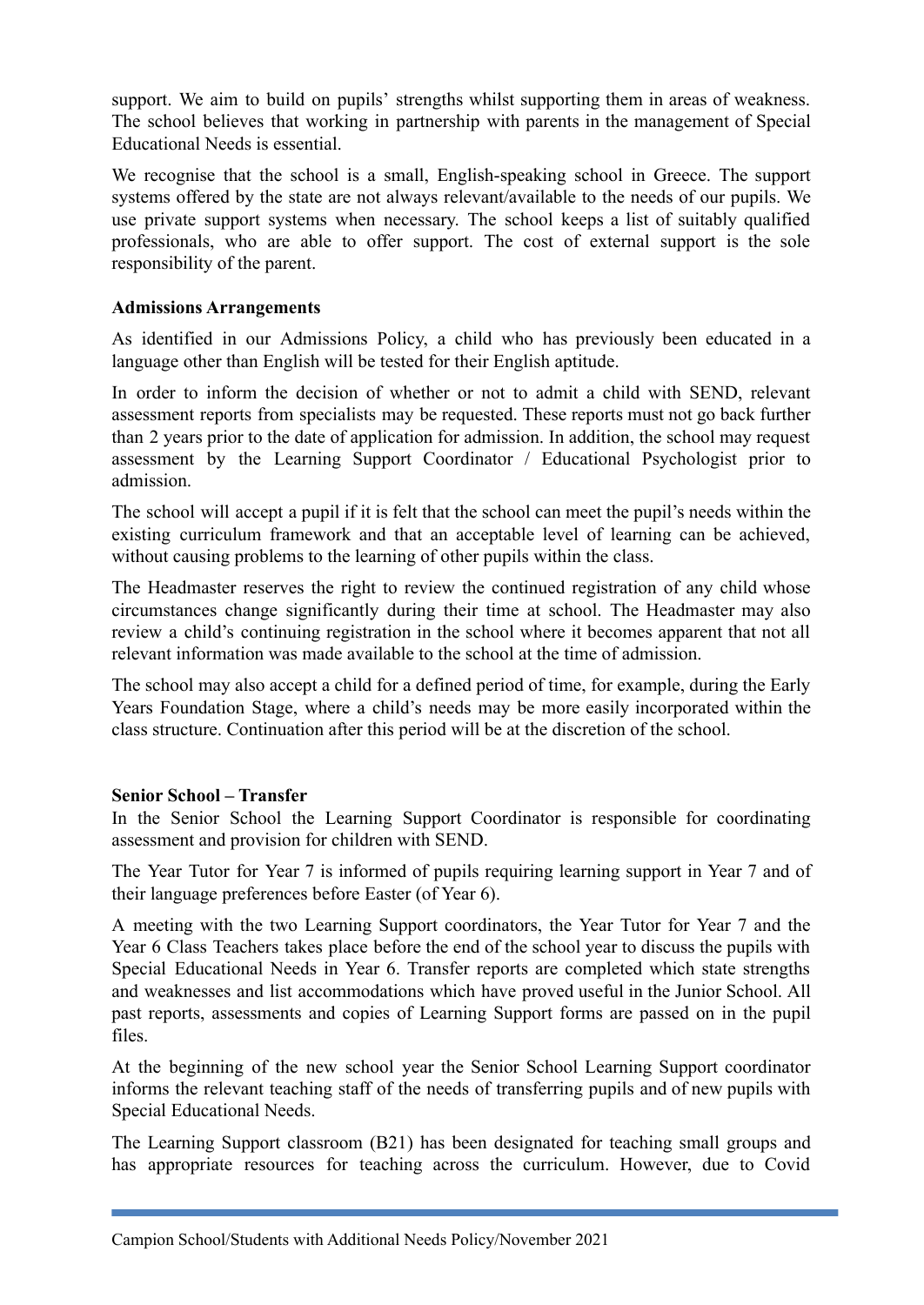protocols, Learning Support lessons are currently primarily taking place within Year Bubble classrooms. Pupils also have access to IT resources such as internet and computer and printer in the library and IT room, as well as laptops.

Disabled access to the school is by the lift (pupils may use it with a helper) and there is a toilet for the disabled on the ground floor.

### **Role of the Learning Support coordinator in the Senior School**

It is the role of the Learning Support coordinator to:

- **●** Encourage through positive support the self-confidence of pupils with SEND.
- **●** Heighten the awareness of all staff teaching in the school of the special needs of pupils and the type of help they require.
- **●** Identify and assess those pupils with SEND.
- **●** Ensure the needs of pupils with SEND are met by way of individual or group support.
- **●** Monitor progress of pupils with SEND and maintain records of this.
- **●** Support staff in the Senior School in producing materials for SEND pupils.
- **●** Consult with the school Examinations Officer for special access arrangements.
- **●** Liaise with outside agencies where appropriate.
- **●** Develop links with Year 6 SEND pupils in the Junior School.

## **Timetabling**

Pupils identified and assessed at entry in Year 7-9 as having SEND or EAL and who would benefit from additional support (SEND stage 3) attend sessions against a foreign language following consultation with the parents. At Campion, Greek is studied by nearly all of the pupils. Spanish or French is chosen as a third language in Year 7. Usually, EAL is timetabled at the same time as Greek, and Learning Support is timetabled at the same time as Spanish / French. In cases where this is not feasible (due to unavailability on behalf of the learning support teacher or other inconveniences), pupils may attend learning support or Extra English against another subject as long as written consent from the parents is provided. Learning Support or Extra English is not usually offered formally in the option choices for Years 10-11 (IGCSE), but if a pupil who has been assessed formally and has need of modified timetable arrangements then Extra English or Learning Support may be offered in place of an option choice. Students entry onto the IB programme, is under condition that they will be able to achieve academic success independently and consequently, students do not receive formal designated EAL or LS support.

#### *The SEND Procedure and its Management*

#### **Stage 1: Initial Concern**

The concerned teacher approaches the Year Tutor, expressing concern regarding the performance of a specific pupil in their class. If appropriate, the Year Tutor, together with the SEND coordinator and/or Assistant Head - Pastoral, meet and discuss the pupil's overall performance (looking at the pupil's file, gathering information from other subject teachers, etc). The Year Tutor will then record this on PASS/3sys and continue to monitor the progress of the child. If appropriate, the SEND coordinator then makes suggestions for modifications in the classroom to individual teachers and monitors the pupil's performance until the Review Date set or a time when it is deemed necessary to move to Stage 2.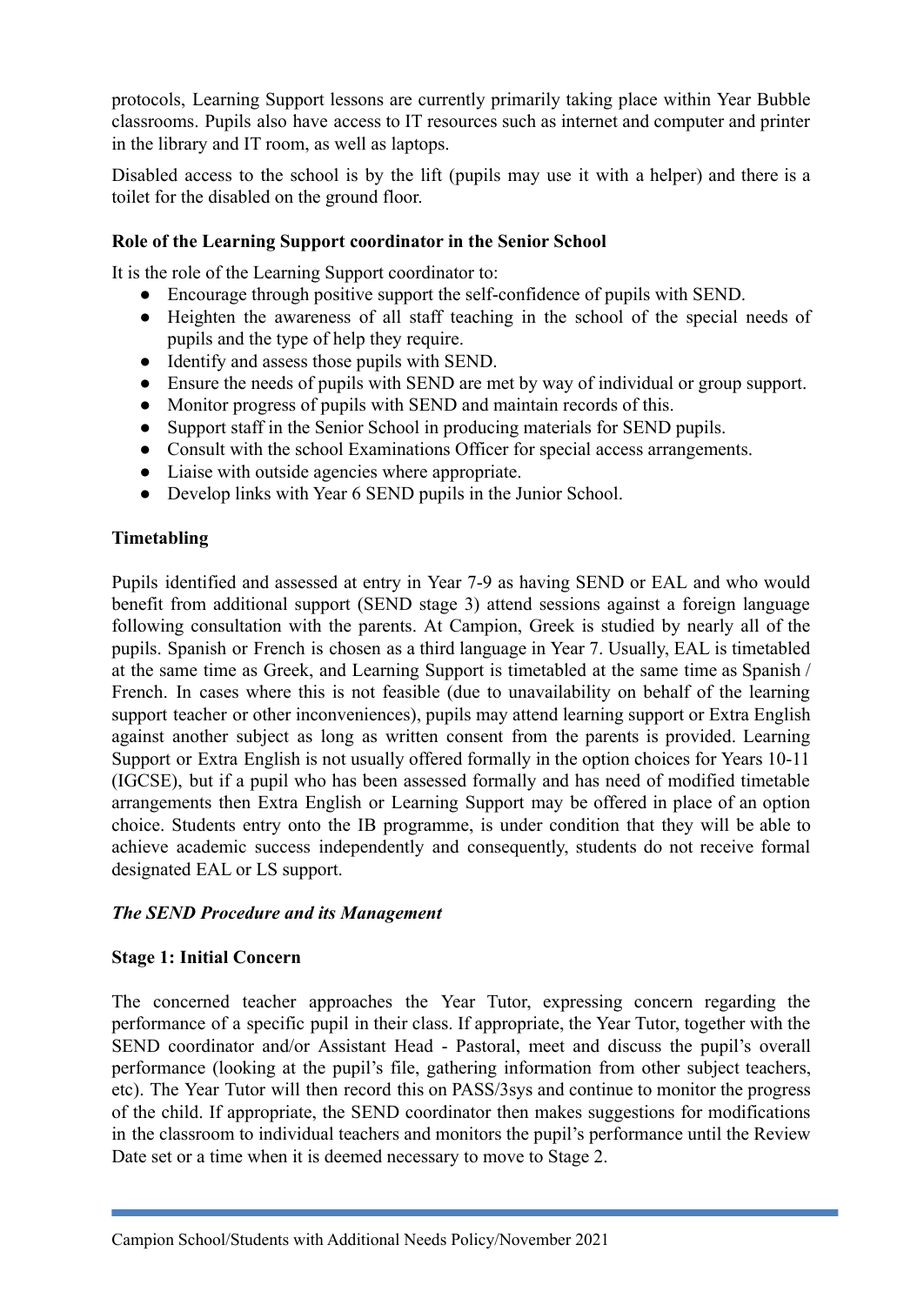#### **Stage 2: Class-based action**

Following the Review Date, if the pupil's performance continues to raise concern, the Learning Support Coordinator's responsibility is, primarily, to perform classroom observations and collect information from all teachers working with the pupil. The parents are then consulted. If the parents give their consent, assessment is carried out. Assessment of the pupil involves acquiring information on his educational profile and is carried out by the Learning Support Coordinator. If necessary, the Learning Support Coordinator suggests further external specialist assessment (psychological, educational, psychiatric, medical, speech/language). The school would like to work with the specialist in the best interests of the child and therefore, it is hoped that there will be liaison between all parties working in the best interest of the child. If the parents do not give their consent, the Learning Support Coordinator and Year Tutor/Assistant Head - Pastoral set a Review Date whilst modifications for the pupil remain at Stage 1. Based on the acquired information, classroom modifications and monitoring are suggested and implemented. A Review Date is set between the Learning Support Coordinator and the Year Tutor/Assistant Head - Pastoral**.** If there is still concern, then Learning Support may be offered after consultation with parents.

## **Stage 3: Learning support**

Learning Support involves teaching on a one-to-one basis or in small groups and is offered to pupils who have identified Special Educational Needs and would benefit from a structured educational programme focused on their needs. These pupils attend Learning Support against a second/third language or Support is timetabled against another subject, only if the parents give their consent in writing.

The Learning Support Coordinator is in close contact with the Year Tutor, Assistant Head - Pastoral and individual teachers so as to meet the pupil's educational needs, and make necessary classroom modifications and monitor his/her progress.

The Learning Support Coordinator writes up a Personal Education Plan (PEP) for each pupil in learning support where the educational needs of the pupil are explained, along with the aims set for the current term in Learning Support and suggestions for the classroom.

Summaries of the PEP's, together with recommended strategies are placed in the staffroom/on Google Drive and are accessible to all relevant teachers.

New pupils who already have specialist reports which indicate a specific learning difficulty or who have received Learning Support at their previous school may be offered a place in the Learning Support programme if available and appropriate.

#### **Stage 4: Modified Programme**

A Modified Programme is usually only offered after the recommendation of a specialist assessment (usually an Educational Psychologist's report). In Year 7-9, pupils broadly follow the Key Stage 3 objectives and some SEND pupils may require some support in literacy skills to access the curriculum successfully. The Learning Support department has built up a range of resources throughout the curriculum to reinforce skills and knowledge in many subject areas. The Learning Support teacher may provide some support in class if timetabling allows, but the majority of teaching is done mainly by withdrawal from second/third language lessons or other subjects (with parental agreement). There are no in-class Learning Support Assistants at this time. In the case of Years 10-11, SEND pupils may be offered Learning